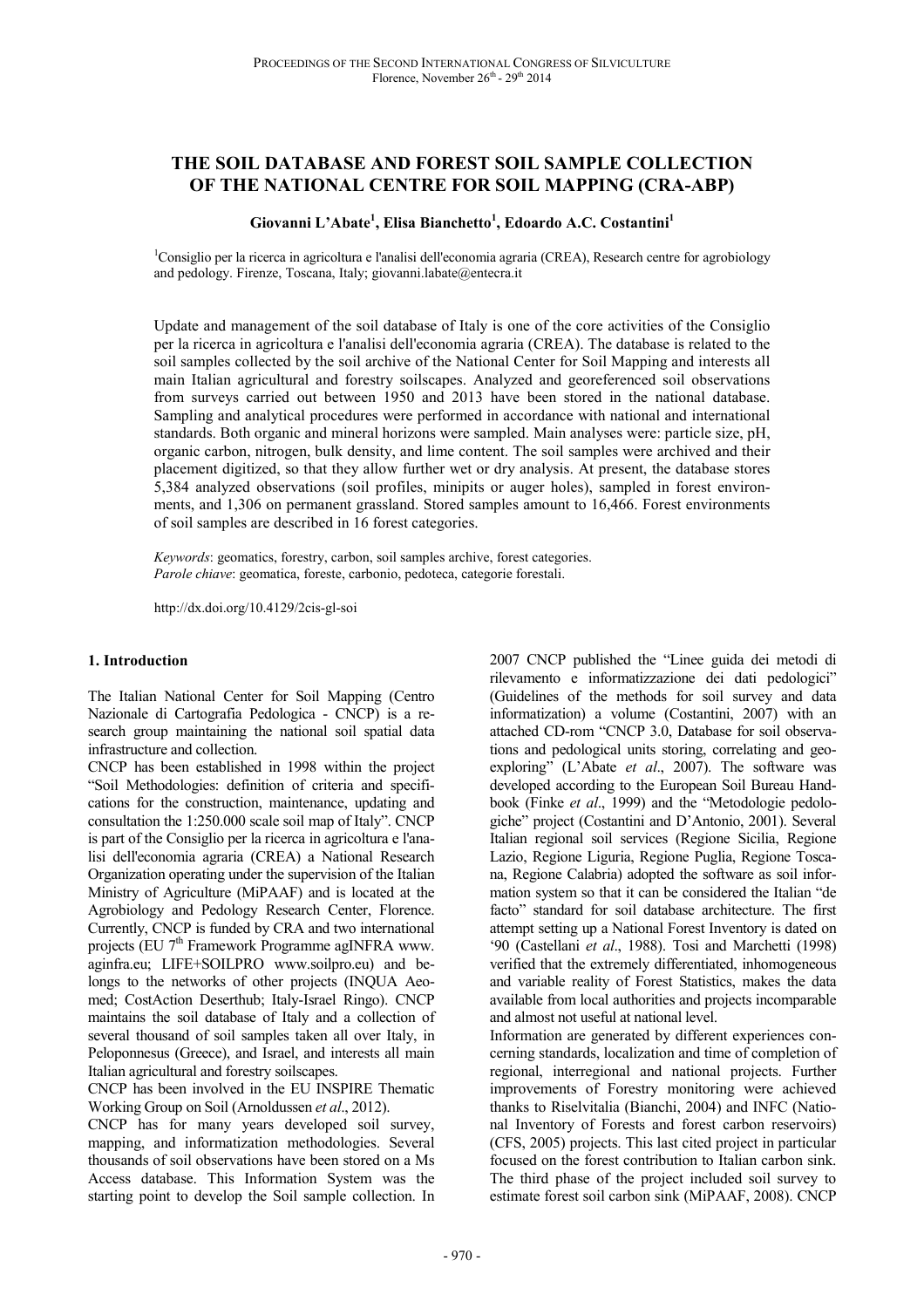has been involved into the National Inventory of Forests and Forest Carbon reservoirs survey of additional attributes, phase 3+ managing soil analysis and soil sample collection (MiPAAF, 2008).

# **2. Material and methods**

Sampling and analytical procedures were performed in accordance with national and international standards. Soil analysis followed Italian official analytical methodologies: Metodi di Analisi Chimica del Suolo – Methods of Soil chemical analysis (MiPAAF, 2000) and Metodi di analisi fisica del suolo - Methods of Soil Physical Analysis (MiPAAF, 1997) and international standards ISO/TC 190/SC 1 - Evaluation of criteria, terminology and codification; ISO/TC 190/SC 2 - Chemical methods and soil characteristics; ISO/TC 190/SC 5 (13.080.20) - Physical methods; ISO/TC 190/SC 7 - Soil and site assessment.

International Soil classifications are adopted Soil taxonomy (SSS, 2006) and World Reference Base for Soil Resources (IUSS–ISRIC–FAO, 1998; IUSS, 2006). Among the spatial data infrastructure maintained by CNCP, the Soil Information System of Italy (SISI) is the most important (SISI, 2013). SISI is a web-GIS application for online soil data consultation. The web-GIS application was developed for use related to agriculture, agro-industry, food, forestry, natural and geological science.

The application offers both soil and climatic information, related to 1:500,000 scale geography. In addition to the free access through the agINFRA Science Gateway, the registered access allows consultation of soil profiles, different formats data download and several service capabilities. Soil observations from surveys carried out between 1950 and 2013, analyzed and georeferenced are stored into the national database.

Disturbed and dried soil samples are collected at the Fagna experimental farm, Scarperia (Florence), in accordance with the following technical protocol:

1) All collected data and the analyzes results are computerized. A listing in digital format (MS Excel and \ or MS Access), showing analytical data and codes, is delivered to the CRA-ABP along with samples.

2) All the samples locations are georeferenced.

3) It is essential that the collection of soil samples for storage in the archive is done with the utmost care, according to Sampling standard ISO/TC 190/SC 3 Soil quality - Sampling - Part 105: Packaging, transport, storage, preservation of samples; Part 106: Quality control and quality assurance; Part 107: Recording and reporting; ISO 18512:2007 - Soil quality - Guidance on long and short term storage of soil samples.

Approximately 1 Kg of air-dried, milled and sieved to 2 mm ground, placed in a PVC rigid, airtight, and with cap liner container is stored. Containers are marked with the following: survey lot code; type of observation; number of observation; number and genetic code of the horizon; upper and lower horizon limits in cm; effective depth of sampling; day, month and year of the sampling.

Land cover is described in 6 categories at the CORINE second level (EEA and OPOCE, 2007) and in some

cases further detailed in 50 subcategories up to 6 levels (Costantini, 2007). Forest environments of soil samples are described in 16 categories (Del Favero, 2001; Costantini, 2007; Petrontino and Fucilli, 2013) adapting National Forest Inventory classes (CFS, 2005) to CORINE forest categories (EEA and OPOCE, 2007).

# **3. Results**

Not agricultural soil observations are well distributed across the country (Fig. 1) with a slight lack of data in the Alpine regions (39% in Southern Italy, 35% in Central Italy, and 26% in Northern Italy). Monitored environments (Tab. 1) resulted 58% forests, 27% shrub and/or herbaceous vegetation associations, less than 10% pastures and permanent grasslands, and permanent crops (timber plantations), less than 5% mine dumps, and open spaces with little or no vegetation. in relation of surveyed forest formations (Tab. 2) resulted 51% deciduous broadleaved formation, 15% meso and microthermic narrow leaved formation, less than 10% evergreen broad-leaved formation; herbaceous formation; thermoxeropile shrub formation; thermophile needle leaved formation, and less than 5% hygrophilous broadleaved formations; microthermic arbustive formation; mesothermophile arbustive formation. investigated forest environments (Tab. 3) were: 38% broad-leaved forests, 12% forest dominated by deciduous oaks, less than 10% shrub and/or herbaceous vegetation associations; poplar wood, willow grove and other broad-leaved plantations; larch and/or cembrus pine forests; White and/or red fir forests, less than 5% holm oak mixed forests; chestnut forests; forests dominated by beechs; mine dump and construction sites; forests dominated by hygrophilous species; mediterranean pines forests; not native broad-leaved forests; mountain pines forests; not representative holm oak and cork oak forests; coniferous plantations.

At present, 12,894 analyzed soil observations (soil profiles, minipits or auger holes) are stored in the database. Both topsoil and subsoil layers or organic and mineral horizons have been sampled to 30 cm or more. Several relevant parameters are stored to allow models developments and environmental investigations. The most representative collected properties (Pritchett, 1979) are: Soil site: Elevation; Aspect; Organic matter cover; Grass cover; Soil depth; Bedrock depth; Horizon/Layer; Coarse fragments; Effervescence; Bulk density; Roots quantity; Routinary Analysis: Nitrogen; Organic carbon; Carbonates; pH; textural analysis: Clay; Silt; Sand. Among genetic horizons, the most representative are: OA  $(16\%)$ ; A  $(15\%)$ ; Bw  $(6\%)$ ; A1  $(5\%)$ ; less than 5% are described also Ap; A2; C; AC; Bt; Bw1; AB; R; Ap1; and E. The collected soil samples have been related to analytical data.

15,498 analyzed soil samples of Italian forestry soilscapes were physically stored and archived.

At present, the database stores 5,384 analyzed observations (soil profiles, minipits or auger holes), sampled in forest environments, and 1,306 on permanent grassland. Total stored samples amount to 16,466.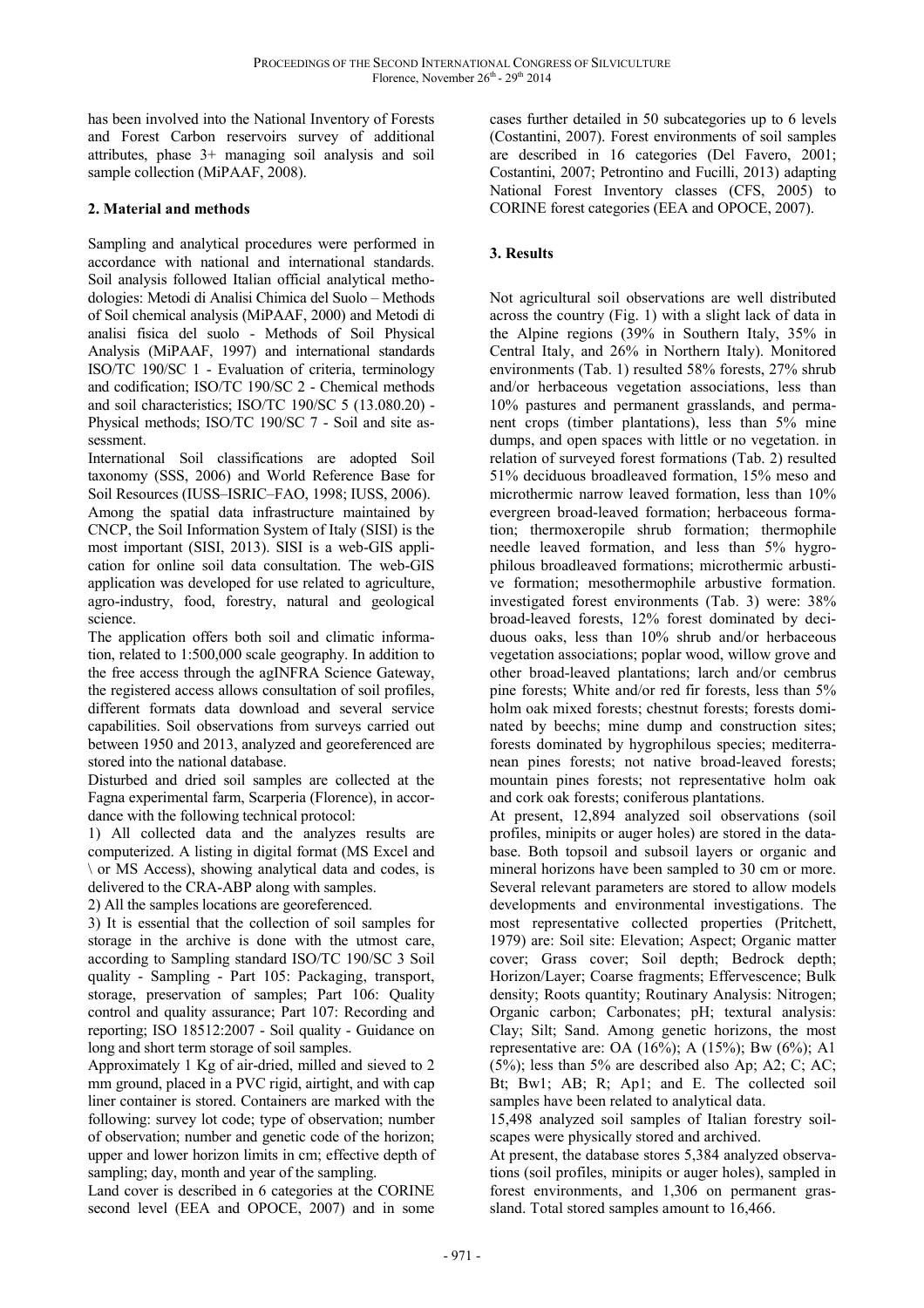#### **4. Discussion and conclusions**

The periodical repetition of forest inventories is necessary for the accurate and continuous updating of information and it is also fundamental for checking biodiversity changes into the natural ecosystems, particularly in the forest (Gasparini and Tosi, 2000). This archive could contribute with historical soil information to define soil carbon stock variation during the last decades (UN, 1998). The collected and stored soil information is used for several kinds of forest research activity, as well as for calibration of new instruments and analytical methods.

### **Aknowledgments**

Update and management of the soil database of Italy is one of the core activities founded by the projects: MiPAAF (2009-2013) COLLEZIONI E A-OR, BIO-DATI, and 7° FP agINFRA. BADASUOLI, AGRO-SCENARI, SOILPRO

O and INFC3+ projects contributed collecting relevant amount of data and samples. Contributions to soil sample collection: Giorgio Moretti, Stefania Simoncini, Daniele Amoroso, Maria Fantappiè, Enrico Gregori, Marcello Pagliai.

Table 1. Monitored environments (EEA and OPOCE, 2007).

| Code | Class                                    |
|------|------------------------------------------|
| 13   | Mine dump and construction sites         |
| 22.  | Permanent crops                          |
| 23   | Pastures                                 |
| 31   | Forests                                  |
| 32   | Shrub and/or herbaceous vegetation       |
| 33   | Open spaces with little or no vegetation |

Table 2. Forest formations (Costantini, 2007).

| Code | Class                                         |
|------|-----------------------------------------------|
| A    | Evergreen broadleaved formation               |
| в    | Deciduous broadleaved formation               |
| C    | Hygrophilous broadleaved formation            |
| D    | Needle leaved thermophile formation           |
| E    | Meso and microthermic narrow leaved formation |
| F    | Thermoxeropile shrub formation                |
| G    | Mesothermophile arbustive formation           |
| H    | Microthermic arbustive formation              |
|      | Herbaceous formation                          |

Table 3. Forest categories.

| Code  | Class                                                        |
|-------|--------------------------------------------------------------|
| 13    | Mine dump and construction sites                             |
| 22411 | Poplar wood, willow grove and other broad-leaved plantations |
| 22412 | Coniferous plantations                                       |
| 311   | <b>Broad-leaved forests</b>                                  |
| 3111  | Holm oak and cork oak forests                                |
| 3112  | Forests dominated by deciduous oak                           |
| 3114  | <b>Chestnut</b> forests                                      |
| 3115  | Forests dominated by beechs                                  |
| 3116  | Forests dominated by hygrophilous species                    |
| 3121  | Mediterranean pines forests                                  |
| 3122  | Mountain pines forests                                       |
| 3123  | White and/or red fir forests                                 |
| 3124  | Larch and/or cembrus pine forests                            |
| 3125  | Not native broad-leaved forests                              |
| 31311 | Holm oak mixed forests                                       |
| 32    | Shrub and/or herbaceous vegetation associations              |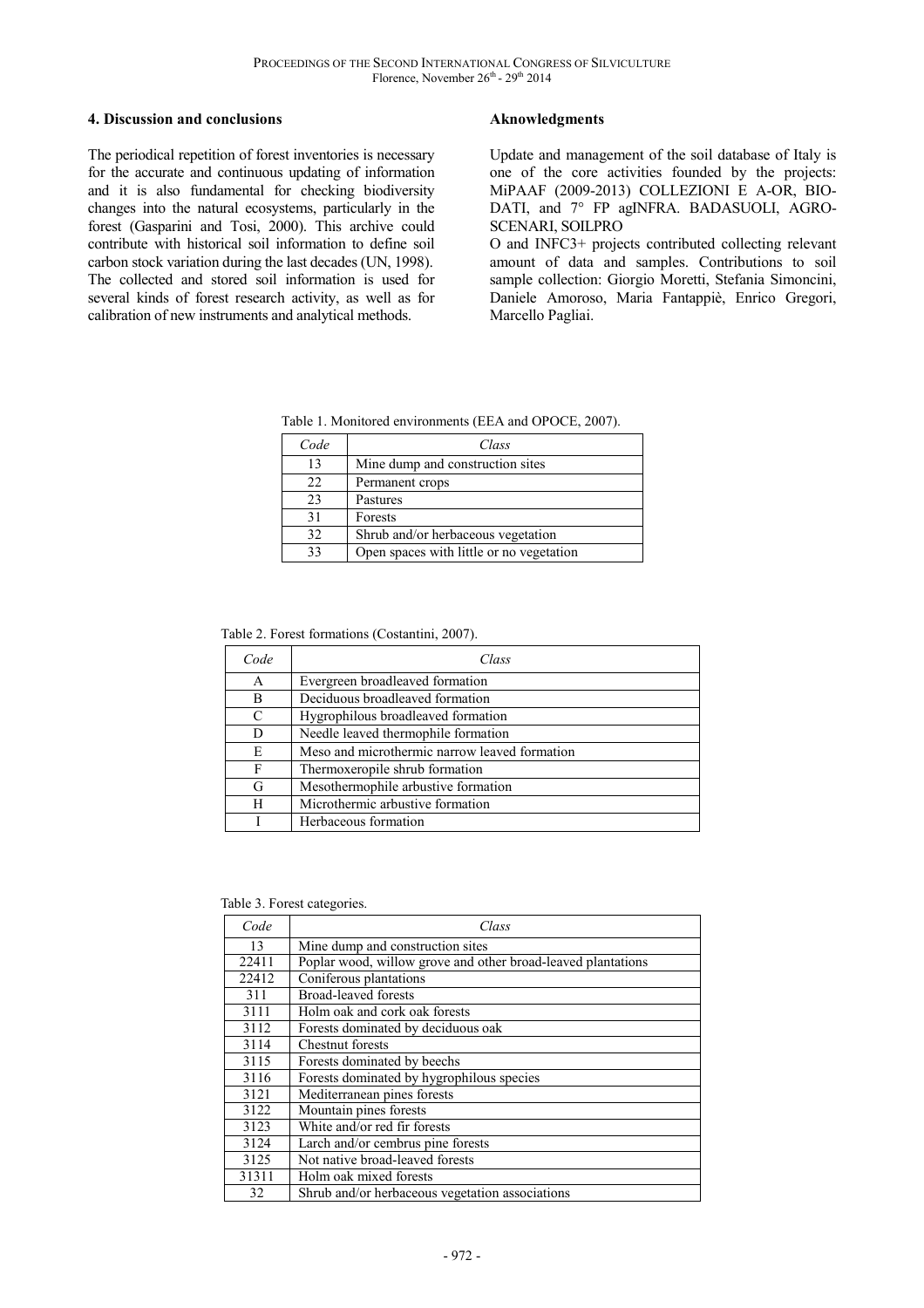

Figure 1. Distribution of soil observations within the country.



Figure 2. The SISI WebGIS application for online soil data consultation.

#### **RIASSUNTO**

#### **La banca dati e la collezione di campioni di suolo forestale del Centro Nazionale di Cartografia Pedologica (CRA-ABP)**

L'Aggiornamento e gestione della banca dati dei suoli d'Italia è una delle attività principali del progetto "Biodati" del Consiglio per la Ricerca e la sperimentazione in Agricoltura (CRA). Il database è collegato ai campioni di terreno conservati presso la pedoteca del Centro Nazionale di Cartografia Pedologica (CRA-ABP) e interessa tutti i principali pedopaesaggi agricoli e forestali italiani.

Le osservazioni georeferenziate ed analizzate rilevate tra il 1950 e il 2013 sono state memorizzate nella banca dati nazionale. Le procedure di campionamento e di analisi sono state effettuate in conformità con gli standard nazionali ed internazionali. Il campionamento ha interessato sia l'orizzonte organico che quello minerale. Le